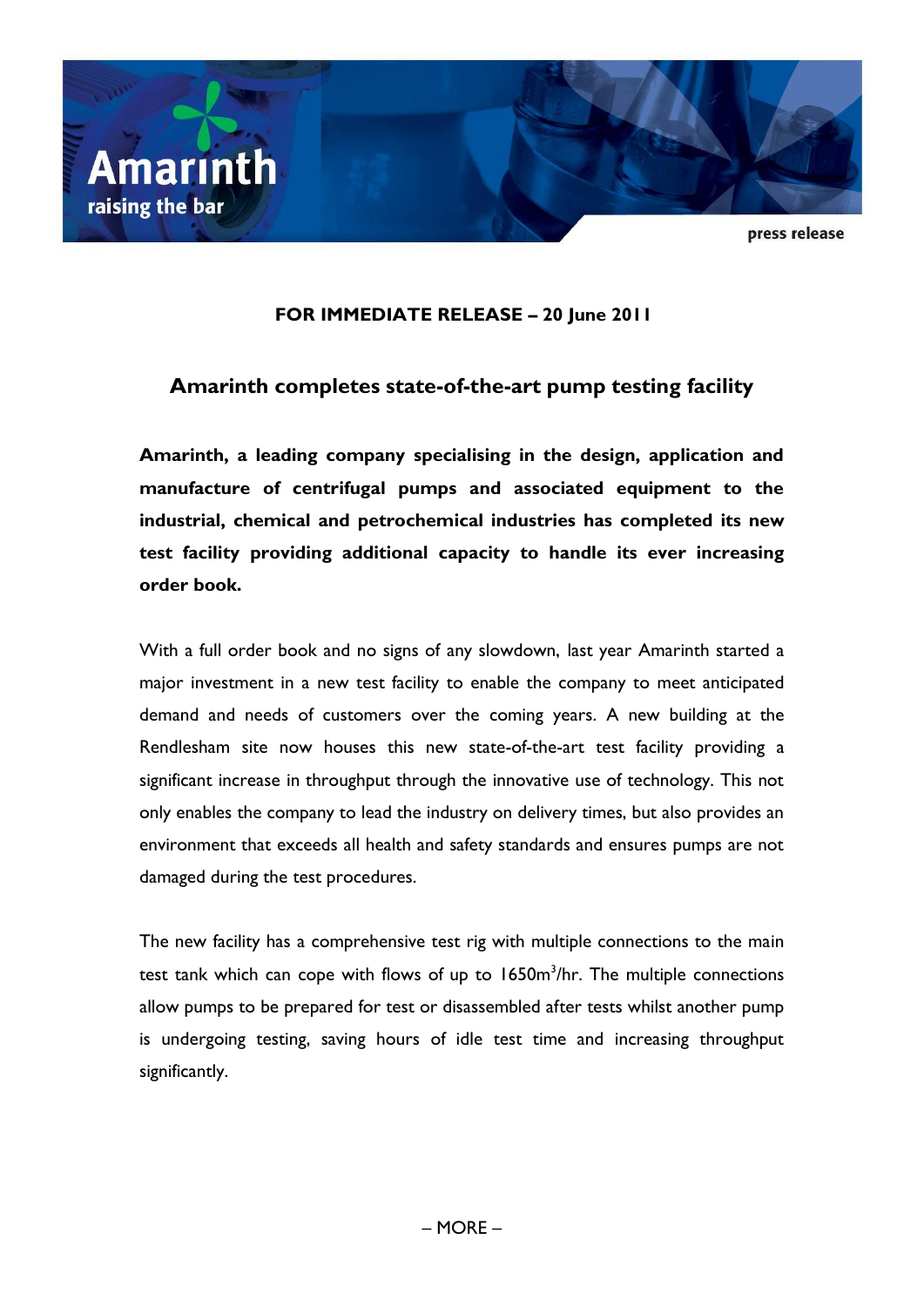The test process is fully automated, with electronic valve actuators enabling the whole rig to be controlled via a single push button at the master test desk. All test telemetry is captured electronically using state-of-the-art digital test instrumentation and delivered to the testing desk, again improving efficiencies.

Large vertical pumps provide a real challenge for most manufactures to test. In the new facility Amarinth has constructed two 5 metre deep sumps allowing for full length testing of vertical sump pumps up to 7 metres. Again, one pump can be prepared whilst the other pump is operating and being tested. An innovative hydraulic system has also been designed which quickly and effortlessly lowers the pumps into position at the push of a button, eradicating the need to use multiple cranes and ensuring the job can be completed in complete safety by just one operator.

Building on its web-enabled order processing and documentation systems, Amarinth has also embraced the internet for pump testing. Using web video cameras on the test rigs, witness testing can now be carried out without the inspector or the customer travelling to the factory. Video witnessing of pump testing is now being allowed under the latest issue of the API 610 standard (ISO13709).

Amarinth used video witness testing to good effect on a recent contract from Larsen & Toubro for low shear API 610 OH2 A-series centrifugal pumps destined for an existing Produced Water Treatment Plant on a platform in the Mumbai High North field in the Arabian Sea, operated by Oil and Natural Gas Corporation (ONGC). When it came to testing the pumps, delays waiting for visas to be granted was impacting the critical path and threatening delivery. Using the web video camera the test process was witnessed over the internet in the presence of Larsen & Toubro's designated inspector from Bureau Veritas Inspection agency. This proved very successful and enabled the pumps to be tested on-time. Additionally, a significant cost saving was made by removing the need for someone to come over from India.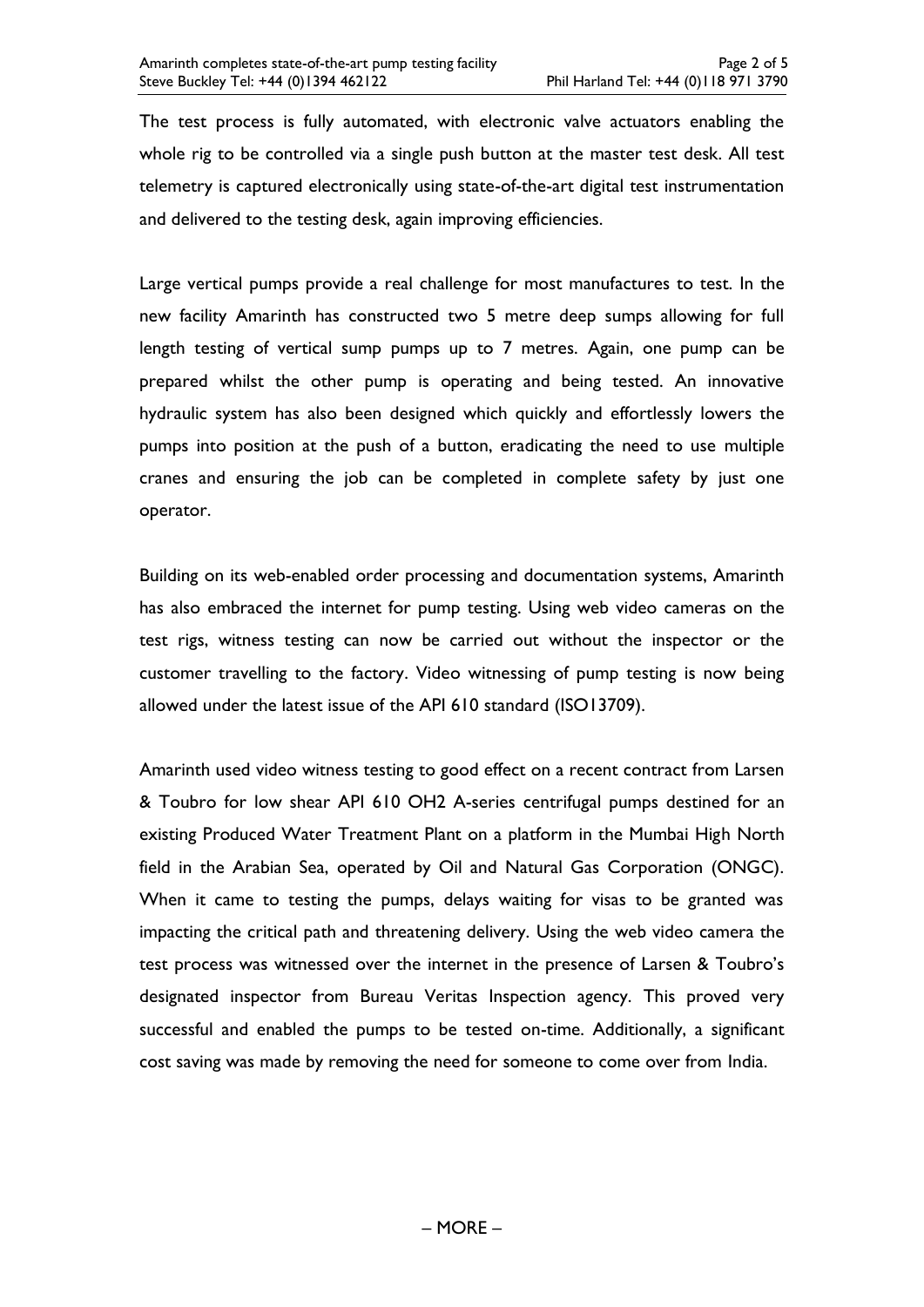Oliver Brigginshaw, Managing Director of Amarinth commented: "Our new state-ofthe-art test facility reflects our drive to retain our position as the leading company in the industry to deliver bespoke API 610 pumps on short leadtimes whilst continuing with our significant growth. We can now test all of the units going through the factory without having to extend any of our delivery times, ensuring that we can undertake an increased number of prestigious contracts, particularly those with tight deadlines. We have seen our order book continue to grow over the past year, despite the difficult economic conditions, and this significant investment reflects our confidence in the expected growth of Amarinth in the years to come."

– END –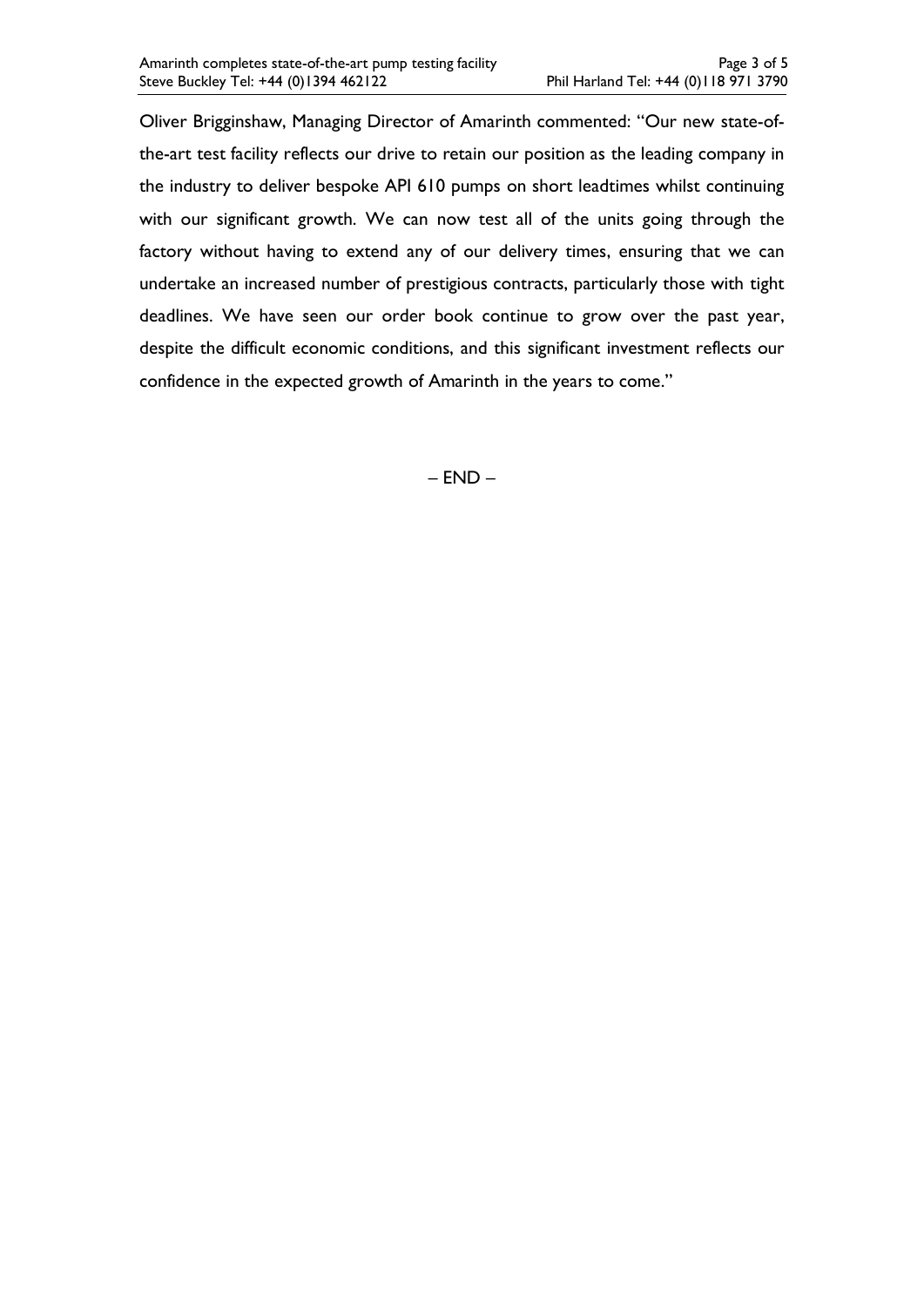# **OPTIONAL PANEL or BOX ITEMS**



New test facilities in use at Amarinth



Vertical pump being automatically lowered into test position